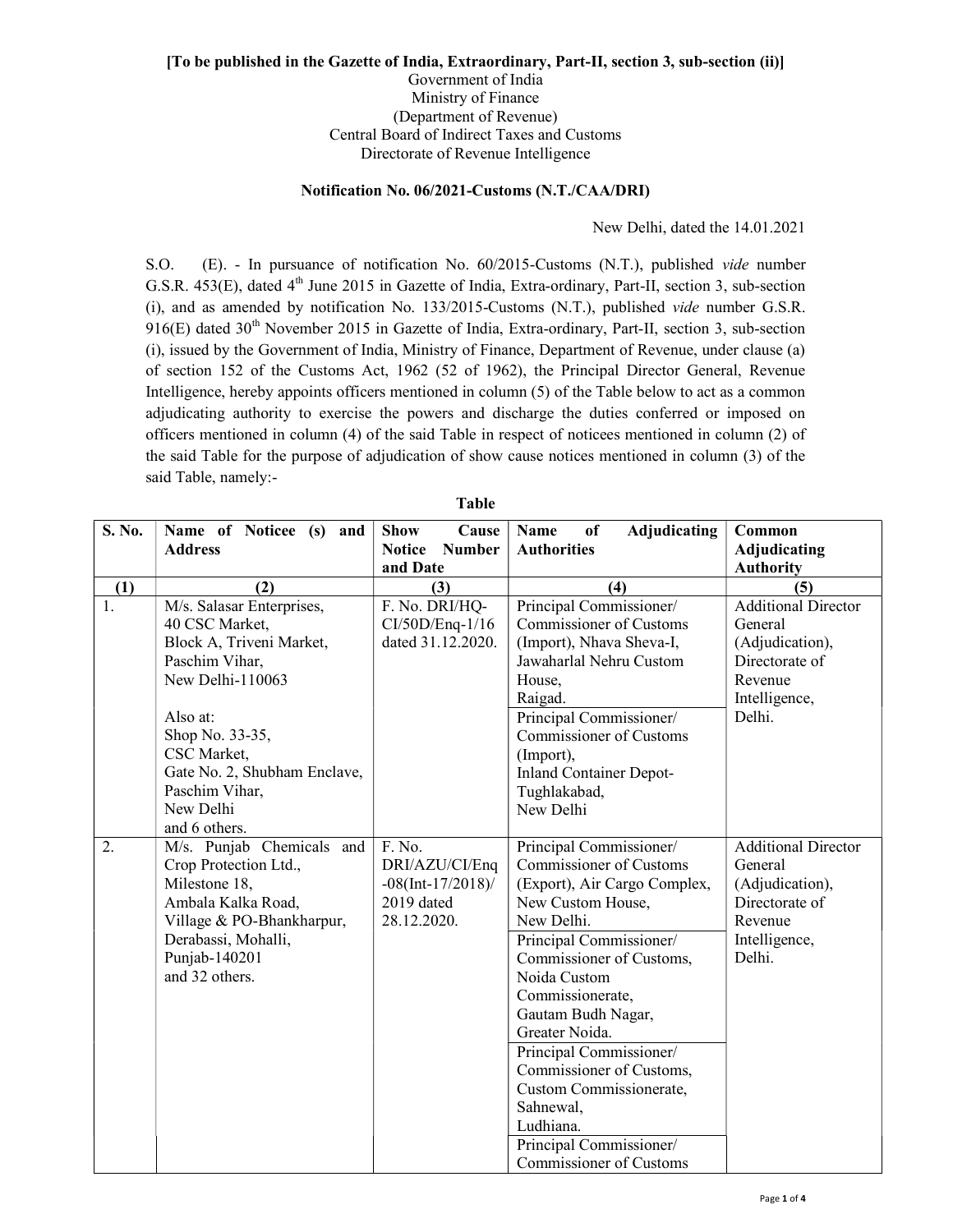|  | (Export),                               |  |
|--|-----------------------------------------|--|
|  | Inland Container Depot-                 |  |
|  | Tughlakabad,                            |  |
|  | New Delhi.                              |  |
|  | Principal Commissioner/                 |  |
|  | Commissioner of Customs                 |  |
|  | (Nhava Sheva-I),                        |  |
|  | Jawaharlal Nehru Custom                 |  |
|  | House,                                  |  |
|  | Raigad.                                 |  |
|  |                                         |  |
|  | Principal Commissioner/                 |  |
|  | Commissioner of Customs,                |  |
|  | Custom House,                           |  |
|  | Kandla.                                 |  |
|  | Principal Commissioner/                 |  |
|  | Commissioner of Customs                 |  |
|  | (Preventive),                           |  |
|  | Vijayawada.<br>Joint/Additional         |  |
|  |                                         |  |
|  | Commissioner of Customs,                |  |
|  | Air Cargo Complex (Import),             |  |
|  | New Custom House,                       |  |
|  | Delhi                                   |  |
|  | Joint/Additional                        |  |
|  | Commissioner of Customs                 |  |
|  | (Nhava Sheva-I),                        |  |
|  | Jawaharlal Nehru Custom                 |  |
|  | House,                                  |  |
|  | Raigad<br>Joint/Additional              |  |
|  |                                         |  |
|  | Commissioner of Customs                 |  |
|  | (Import-I),<br>New Custom House,        |  |
|  | Mumbai.                                 |  |
|  | Joint/Additional                        |  |
|  | Commissioner of Customs                 |  |
|  |                                         |  |
|  | (Chennai-II), Custom House,<br>Chennai. |  |
|  | Joint/Additional                        |  |
|  | Commissioner of Customs                 |  |
|  | (Import-II),                            |  |
|  | New Custom House,                       |  |
|  | Chennai.                                |  |
|  | Joint/Additional                        |  |
|  | Commissioner of Customs,                |  |
|  | Custom House,                           |  |
|  | Mundra.                                 |  |
|  | Joint/Additional                        |  |
|  | Commissioner of Customs,                |  |
|  | Custom House,                           |  |
|  | Ahmedabad.                              |  |
|  | Joint/Additional                        |  |
|  | Commissioner of Customs                 |  |
|  | (Port), Custom House,                   |  |
|  | Kolkata.                                |  |
|  | Joint/Additional                        |  |
|  | Commissioner of Customs                 |  |
|  | (III), Air Cargo Complex-               |  |
|  | Import, Sahar, Andheri,                 |  |
|  | Mumbai.                                 |  |
|  |                                         |  |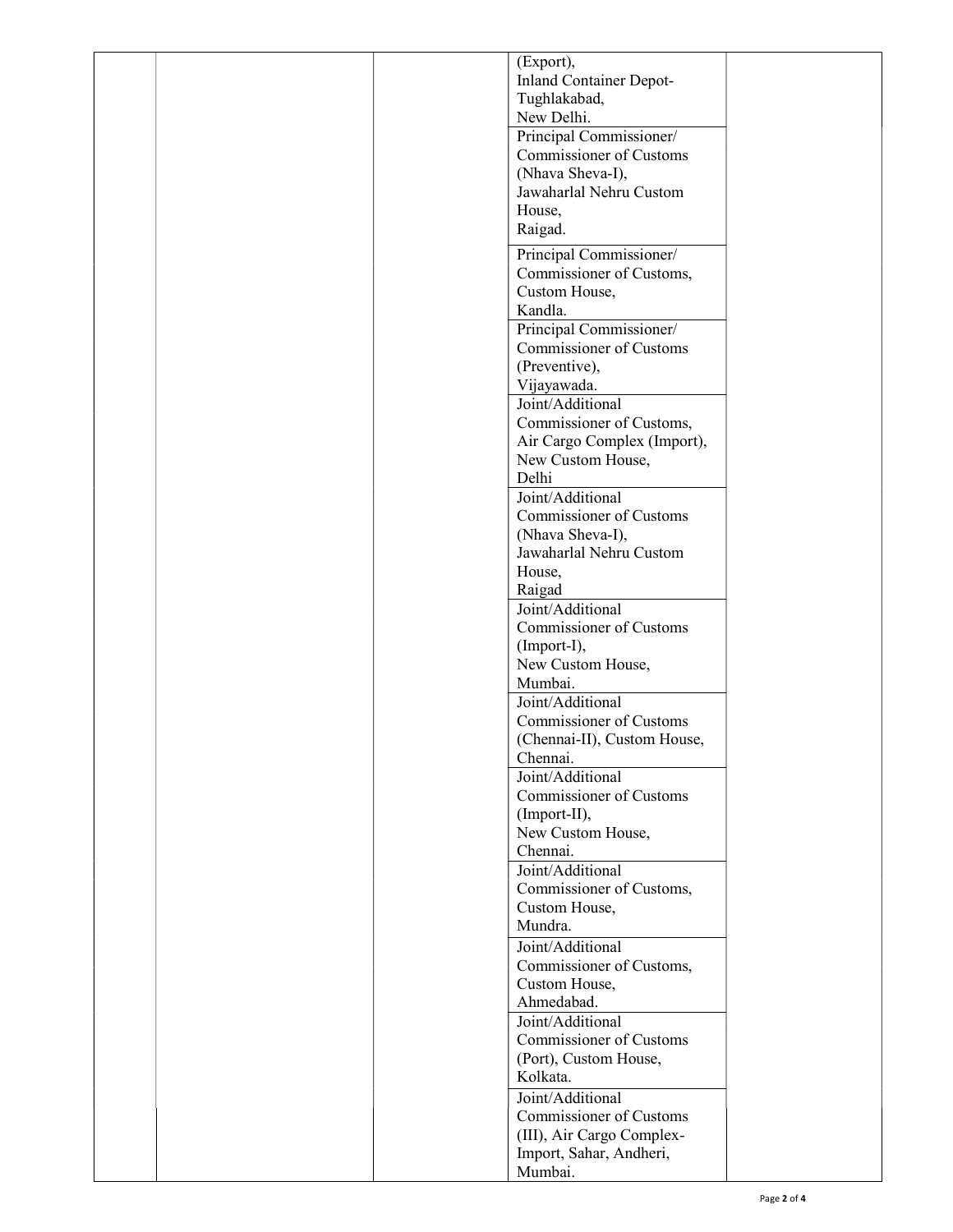|    |                                                               |                                        | Assistant/Deputy                              |                                   |
|----|---------------------------------------------------------------|----------------------------------------|-----------------------------------------------|-----------------------------------|
|    |                                                               |                                        | Commissioner of Customs and                   |                                   |
|    |                                                               |                                        | Goods & Service Tax (GST),                    |                                   |
|    |                                                               |                                        | Aurangabad Commissionerate                    |                                   |
| 3. | Keihin<br>Fie<br>Private<br>M/s.                              | F. No.                                 | Principal Commissioner/                       | <b>Additional Director</b>        |
|    | Limited,                                                      | DRI/DZU/23/Enq                         | Commissioner of Customs                       | General                           |
|    | Plot No. B-3, MIDC Chakan,                                    | $-16/2020$ dated<br>29.12.2020.        | (Nhava Sheva-V),<br>Jawaharlal Nehru Custom   | (Adjudication),<br>Directorate of |
|    | Village Mahalunge,<br>Chakan Talegaon Road,                   |                                        | House,                                        | Revenue                           |
|    | Tal-Khed,                                                     |                                        | Raigad.                                       | Intelligence,                     |
|    | Pune-410501.                                                  |                                        | Principal Commissioner/                       | Mumbai.                           |
|    |                                                               |                                        | Commissioner of Customs                       |                                   |
|    |                                                               |                                        | (Import), Group-V,                            |                                   |
|    |                                                               |                                        | Air Cargo Complex,                            |                                   |
|    |                                                               |                                        | New Custom House,                             |                                   |
|    |                                                               |                                        | New Delhi.                                    |                                   |
|    |                                                               |                                        | Joint/Additional                              |                                   |
|    |                                                               |                                        | Commissioner of Customs                       |                                   |
|    |                                                               |                                        | (III) (Import), Group-V,                      |                                   |
|    |                                                               |                                        | Air Cargo Complex,                            |                                   |
|    |                                                               |                                        | Sahar, Andheri (East),                        |                                   |
|    |                                                               |                                        | Mumbai.                                       |                                   |
|    |                                                               |                                        | Assistant/Deputy                              |                                   |
|    |                                                               |                                        | Commissioner of Customs<br>(Import), Group-V, |                                   |
|    |                                                               |                                        | <b>Inland Container Depot-</b>                |                                   |
|    |                                                               |                                        | Tughlakabad,                                  |                                   |
|    |                                                               |                                        | New Delhi.                                    |                                   |
|    |                                                               |                                        | Assistant/Deputy                              |                                   |
|    |                                                               |                                        | Commissioner of Customs,                      |                                   |
|    |                                                               |                                        | Inland Container Depot-Garhi                  |                                   |
|    |                                                               |                                        | Harsuru,                                      |                                   |
|    |                                                               |                                        | Gurugram.                                     |                                   |
| 4. | M/s. Flextronics Technologies                                 | F. No. DRI/LZU/                        | Principal Commissioner/                       | Principal                         |
|    | (India) Pvt. Ltd.,                                            | CI/26/Int-22/2020<br>dated 30.12.2020. | Commissioner of Customs<br>(Chennai VII),     | Commissioner/<br>Commissioner of  |
|    | Plot No. 3, Phase-II,<br><b>SIPCOT</b><br>Industrial<br>Park, |                                        | Air Cargo Complex,                            | Customs                           |
|    | Sandavellur C Village,                                        |                                        | Meenambakkam,                                 | (Chennai VII),                    |
|    | Sriperumbudur<br>Taluk,                                       |                                        | Chennai.                                      | Air Cargo Complex,                |
|    | Kancheepuram,                                                 |                                        | Additional Commissioner of                    | Meenambakkam,                     |
|    | Tamilnadu-602106                                              |                                        | Customs (Chennai-II),                         | Chennai.                          |
|    | and                                                           |                                        | Import Commissionerate,                       |                                   |
|    | Sh. K. Suresh,                                                |                                        | Custom House,                                 |                                   |
|    | Senior Executive (Logistics),                                 |                                        | Chennai.                                      |                                   |
|    | M/s. Flextronics Technologies                                 |                                        |                                               |                                   |
|    | (India) Pvt. Ltd.,<br>Plot No. 3, Phase-II,                   |                                        |                                               |                                   |
|    | SIPCOT Industrial Park,                                       |                                        |                                               |                                   |
|    | Sandavellur C Village,                                        |                                        |                                               |                                   |
|    | Sriperumbudur<br>Taluk,                                       |                                        |                                               |                                   |
|    | Kancheepuram,                                                 |                                        |                                               |                                   |
|    | Tamilnadu-602106.                                             |                                        |                                               |                                   |
| 5. | M/s.<br>Nuclear<br>Power                                      | F. No.                                 | Principal Commissioner of                     | Principal                         |
|    | Corporation of India Limited,                                 | DRI/CoZU/CHN/                          | Customs (III), Import,                        | Commissioner of                   |
|    | Vikram Sarabhai Bhavan,                                       | 12/Enq-12/2018                         | Air Cargo Complex,                            | Customs (III),                    |
|    | Anushakti Nagar,                                              | dated 17.12.2020.                      | Sahar, Andheri (East),                        | Import,                           |
|    | Mumbai-400094                                                 |                                        | Mumbai.                                       | Air Cargo Complex,                |